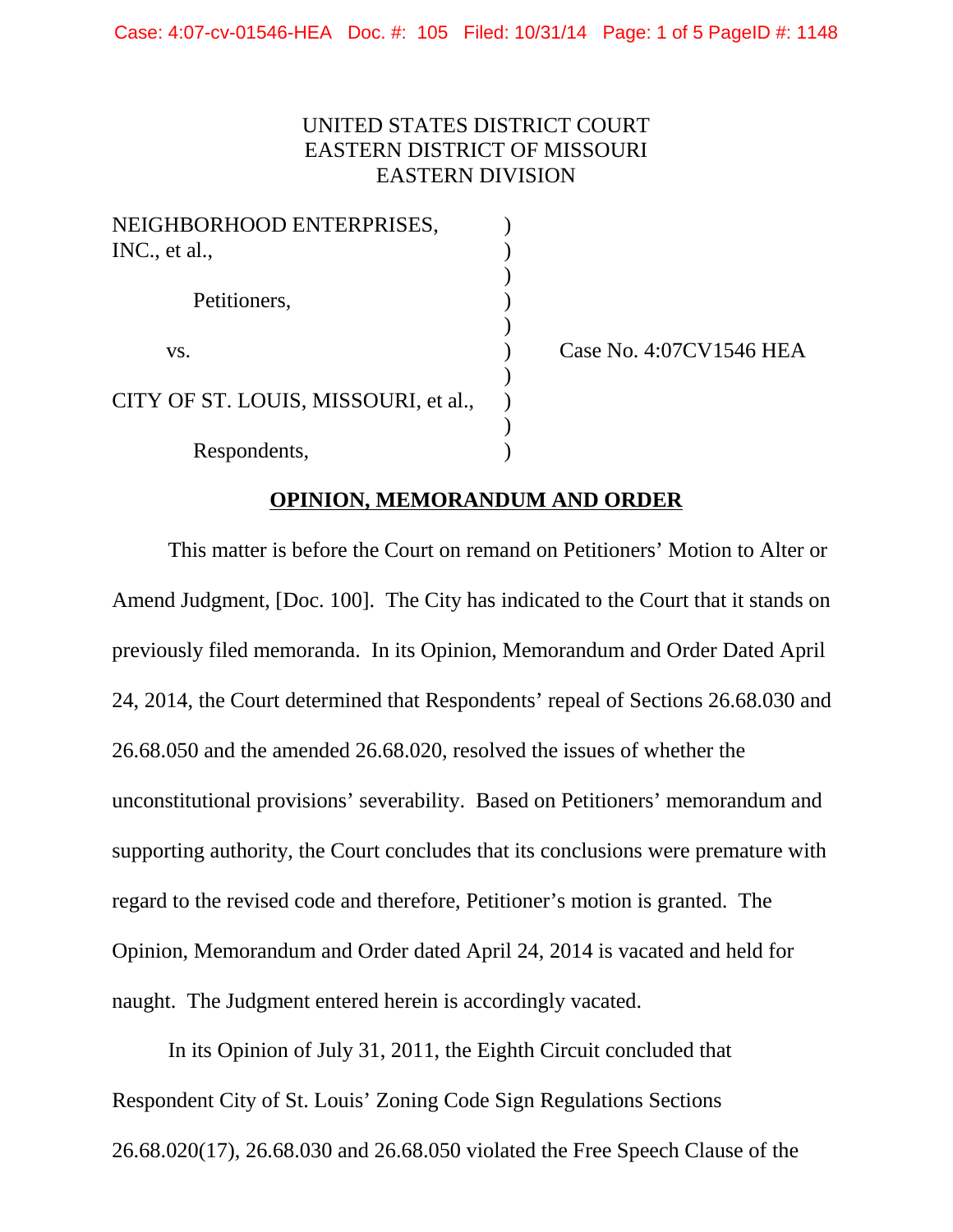First Amendment.<sup>1</sup> The Court remanded the matter for a determination by this Court of whether the unconstitutional provisions are severable from the remainder of Chapter 26.68 of the zoning code.

Respondent argues that the Eighth Circuit did not address the constitutionality of the size and location aspect of the regulations regarding signs, and therefore, this Court can still affirm the City's refusal to issue a permit to Petitioners. As Petitioners correctly point out, the Appellate Court did, however, strike down the definition of "sign" itself, *ergo*, the size and location regulation can no longer be applied.

The relevant code provisions provide as follow:

Section 26.68.010 of the zoning code provides:

These regulations shall govern and control the erection, remodeling, enlarging, moving, operation and maintenance of all signs by conforming uses within all zoning districts. Nothing herein contained shall be deemed a waiver of the provisions of any other ordinance or regulation applicable to signs. Signs located in areas governed by several ordinances and/or applicable regulations shall comply with all such ordinances and regulations.

Section 26.68.020(17) provides: For the purpose of this chapter the following terms, phrasing, words and their deviations shall have the meaning given herein:

\* \* \*

17. Sign. "Sign" means any object or device or part thereof situated outdoors which is used to advertise, identify, display, direct or attract

<sup>&</sup>lt;sup>1</sup> Petitioners ask the Court to declare these provisions unconstitutional. As they clearly delineate in their pleadings, the Eighth Circuit Court of Appeals has already made this determinations. Thus, this issue is not before the Court; the declaration has already been made by the Appellate Court.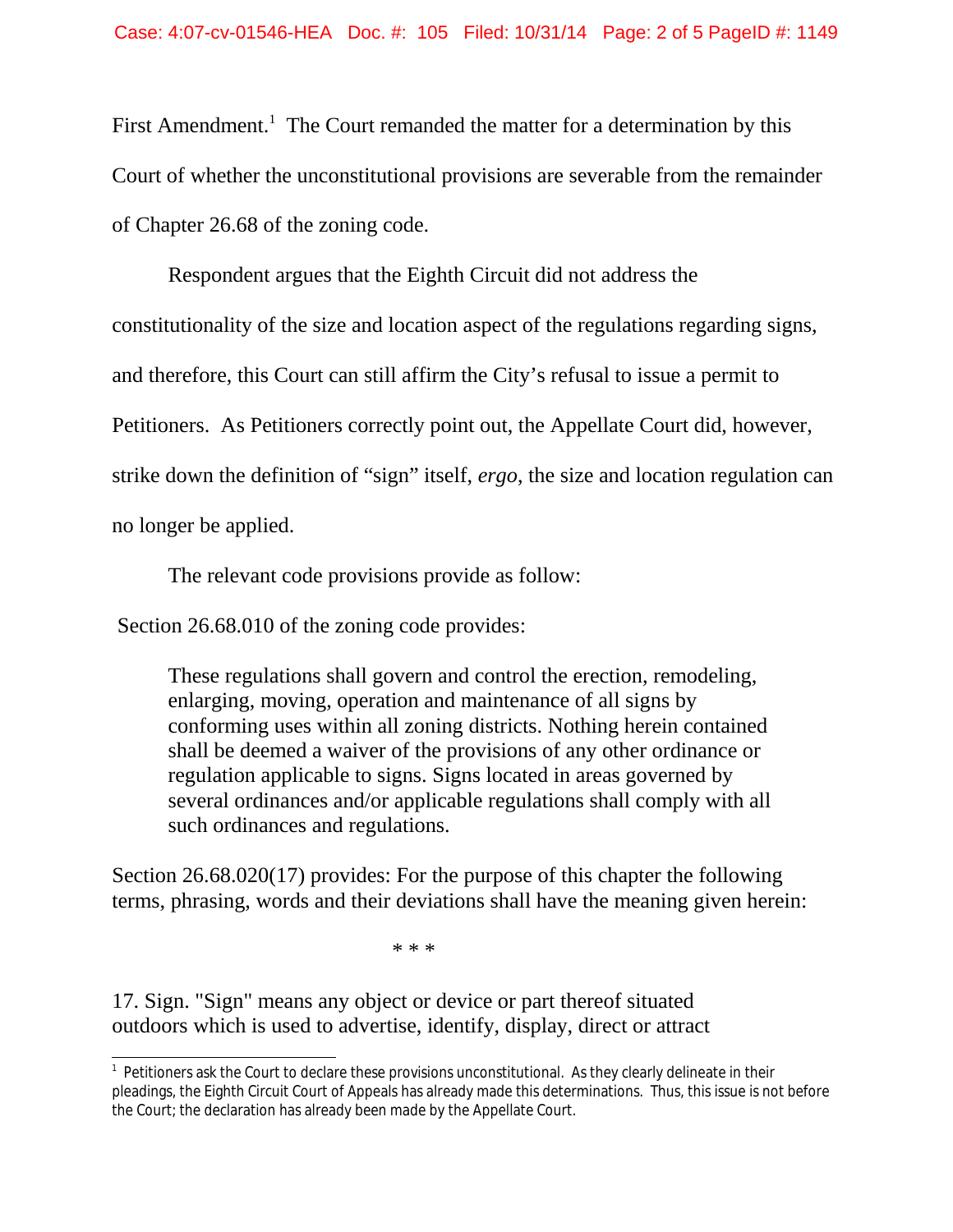attention to an object, person, institution, organization, business product, service, event, or location by any means including words, letters, figures, designs, symbols, fixtures, colors, motion illumination or projected images. Signs do not include the following:

a. Flags of nations, states and cities, fraternal, religious and civic organization;

b. Merchandise, pictures of models of products or services incorporated in a window display;

c. Time and temperature devices;

d. National, state, religious, fraternal, professional and civic symbols or crests, or on site ground based measure display device used to show time and subject matter of religious services;

e. Works of art which in no way identify a product.

If for any reason it cannot be readily determined whether or not an object is a sign, the Community Development Commission shall make such determination.

Section 26.68.050 of the zoning code is entitled "Political signs in F through K districts" and provides:

In addition to the signs exempted by Section 26.68.030 permits are not required for the following political signs in the F through K zoning districts:

A. Permitted Sign Types of Political Signs. Wall, ground, window and marquee.

B. Permitted Maximum Number of Political Signs. Three (3) signs for each premises or designated land area on which the signs are located.

C. Permitted Area of Political Signs. No limitation.

D. Permitted Maximum Height Above Grade of Political Signs. Twenty-five (25) feet.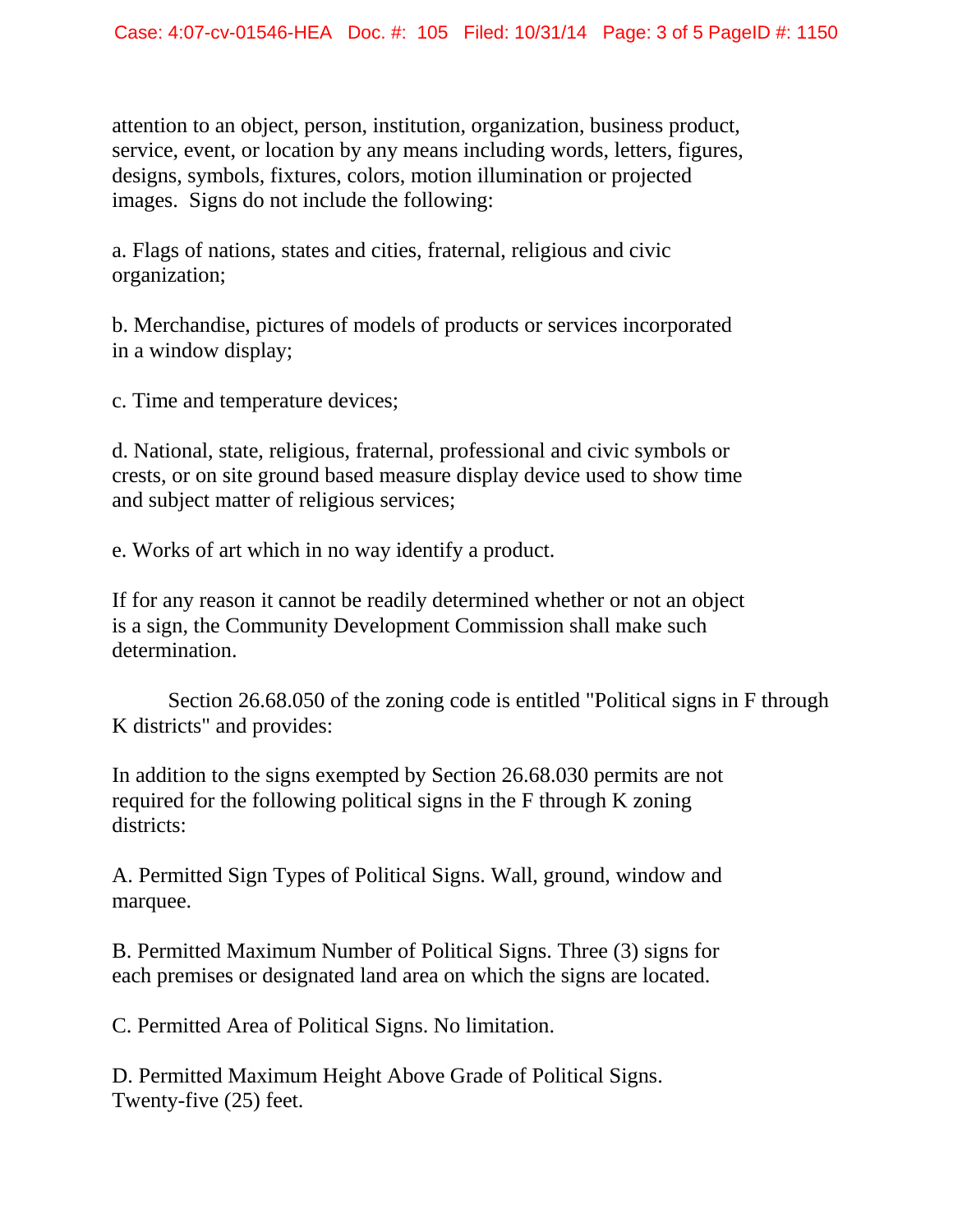E. Permitted Location of Political Signs. No limitation.

F. Permitted Illumination of Political Signs. May be illuminated by a concealed light source but shall not flash, blink or fluctuate.

G. Animation of Political Signs. Signs shall not be animated. (Ord. 59979 § 18 (part), 1986.)

In considering whether the unconstitutional provisions can be stricken without striking down the entirety of Chapter 26.68, the Court concludes they cannot. Without the definition of what constitutes a "sign," no regulation can ever be enforced. The remaining provisions no longer regulate anything since it cannot be determined from the remaining provisions what constitutes a "sign."

Petitioners have petitioned the Court to award them nominal damages as prevailing parties of \$1.00. Based on the Eighth Circuit Opinion, the Court concludes Petitioners are the prevailing parties as they have successfully challenged the constitutionality of the stricken provisions. As such, Petitioners' prayer for nominal damages will be granted.

Petitioners also claim that there are enforcement issues of the sign code that relate their vested right in allowing their "mural" to remain as painted. At this time, the Court will reserve ruling and allow Respondents to respond to these allegations, as they have not been previously addressed by Respondents.

Accordingly,